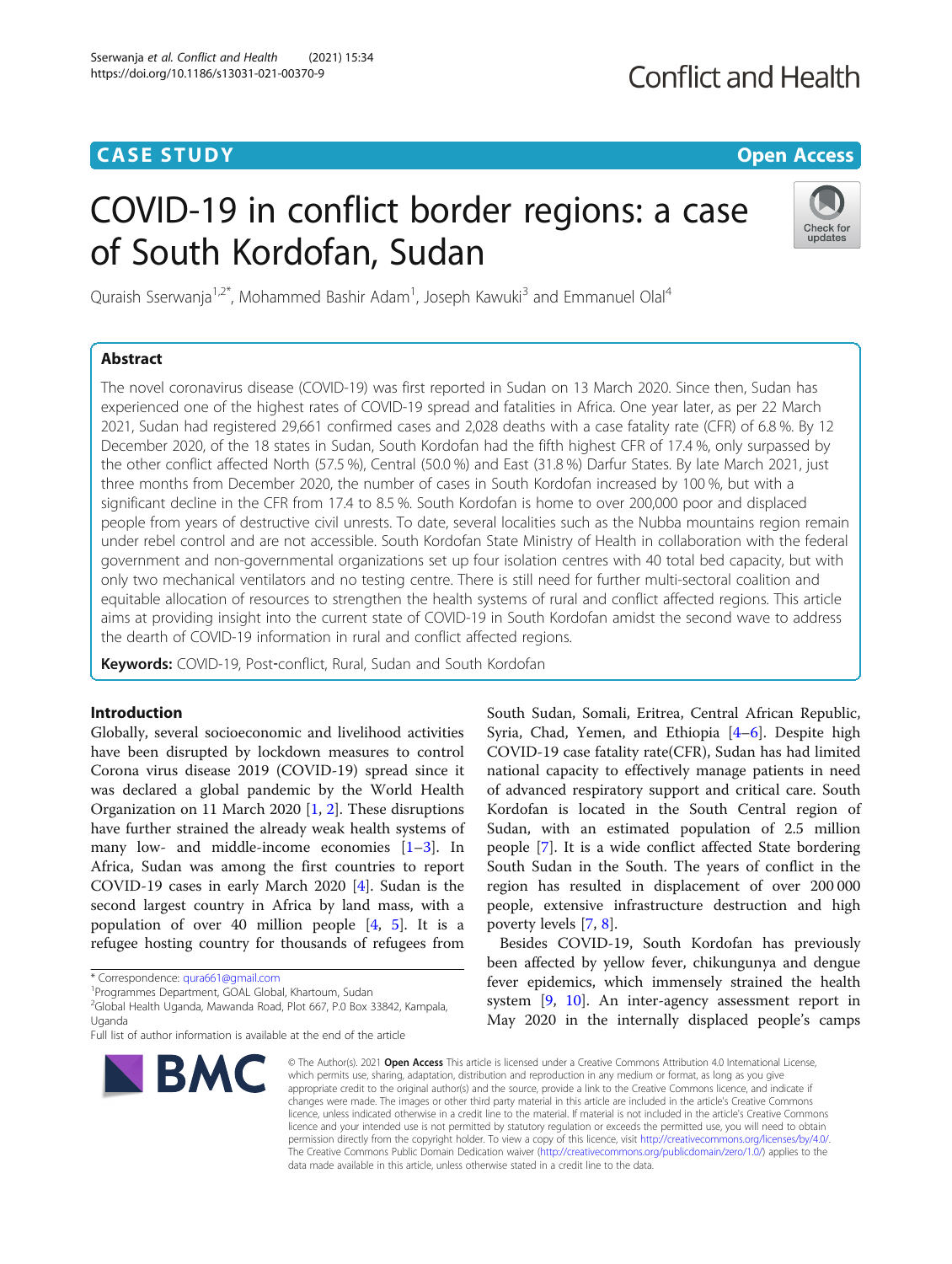found overcrowding, poor water supply, inadequate medicines and limited health workers in the State which are risk factors for COVID-19 spread [[11](#page-4-0)].

The second COVID-19 wave is anticipated to further strain health services in the State. Additionally, there might be equal increase in demand for health care by returnees in the event of a successful conclusion of the ongoing peace talks between the new government and the rebels in the region [[12\]](#page-4-0), thus making it imperative for the State to effectively plan for the limited resources to ensure proper service delivery in terms of water, sanitation, and hygiene (WASH), health services, and nutrition.

Rural areas in Africa such as South Kordofan, which make up the largest part the continent have been given less attention in the fight against COVID-19 compared to urban areas  $[13]$  $[13]$  $[13]$ . With such little attention, these areas continue to face challenges such as; poor road network, insecurity, inadequate health workers, health facilities and inadequate COVID-19 diagnostic services [\[13](#page-4-0), [14](#page-4-0)].

Of the 18 Sudan States, South Kordofan is among the most under resourced which greatly limits access and provision of essential services [\[15\]](#page-4-0). It is therefore crucial to give more attention to these areas to ensure equitable access to care, universal health coverage and above all, enable successful containment of COVID-19.

## Current situation and COVID-19 statistics

The limited testing and screening services in Sudan risks a high number of undetected cases. A recent report showed that between April and September 2020, about 16,090 deaths were undetected in Khartoum and the fatality rates are expected to increase in the second wave compared to the first wave [\[16](#page-4-0)]. As per 22 March 2021, Sudan had registered 29,661 confirmed cases and 2,028 deaths with a case fatality rate (CFR) of 6.8 % [\[17](#page-4-0), [18](#page-4-0)]. Although Khartoum State, the capital, accounts for majority of the cases, most of the COVID-19-related deaths have been reported from other states [[17\]](#page-4-0). Between November and December 2020, Sudan registered a surge in COVID-19 cases, with a rapid increase from 10 cases per day at the beginning of November to about 200–300 cases a day in December [\[17](#page-4-0)]. However, since end of December 2020, daily COVID-19 numbers begun to steadily decline to a daily average of about 25 cases from the beginning of February 2021 [[17](#page-4-0)].

The overall CFR as per 22 March 2021 in South Kordofan was about double that of Khartoum, 8.5 % as compared to 4.1 % [\[18,](#page-4-0) [19](#page-4-0)]. Most COVID-19 cases (78.7 %) in South Kordofan have been from communities, and despite the overall decline in CFR from 17.4 % in December 2020 to 8.5 % in March 2021, the state registered 100 % increase in the number of cases within three

months from December 2020 to March 2021 [\[20](#page-4-0)]. Neighboring conflict prone states have registered similar transmission rates with persistent high CFRs. Currently, the CFRs in North Darfur, Central Darfur and East Darfur States are 45.9 %, 42.9 and 23.5 % respectively ranking as top three in Sudan. These States are as well affected by recurrent conflicts both internally and from bordering Central African Republic and Chad.

#### COVID-19 prevention measures

The State Ministry of Health (SMoH) through support from the Federal Ministry of Health (FMoH) and health non-governmental organizations (NGOs) has taken some measures to ensure that COVID-19 is controlled. Due to the scarcity of hospitals in South Kordofan most patients' first entry points are Primary Health Care facilities which are mainly supported by international nongovernmental organizations (INGOs). INGOs mainly provide training, supplies for triage, and COVID-19 related management protocols, referral services, personal protective equipment (PPEs), and infection prevention and control (IPC).

Some of the measures that have thus far been implemented include training and setting up of atleast14 rapid response teams (RRTs). The RRTs are engaged in contact tracing and community-based surveillance. Similarly, there has been continued community awareness and sensitization on COVID-19 preventive measures through mass media campaigns using vehicles with mounted microphones. To supplement nationwide media messages about COVID-19, broadcasting awareness messages via television and local radio stations is ongoing albeit not accessible to everyone. INGOs have also supported the SMoH in implementing community health activities such as community lead action training for local leaders to spearhead COVID-19 community prevention [\[21\]](#page-4-0). This approach has been documented to empower communities into taking action against COVID-19 spread [\[21](#page-4-0)].

However, the nationwide restriction of movement between States that was imposed from May 2020 to September 2020 was poorly adhered to due to the limited resources to monitor and effect it, and negative attitude of the population towards COVID-19 existence [\[5](#page-3-0)]. Nevertheless, there is no clear information regarding the COVID-19 measures in the closed rebel-controlled areas.

Other challenges faced include social distancing being poorly adhered to in the community due to social norms, which are being challenged through community awareness and sensitization messages.

In addition, use of face masks is poorly being adhered to by the community partly due to the negative attitude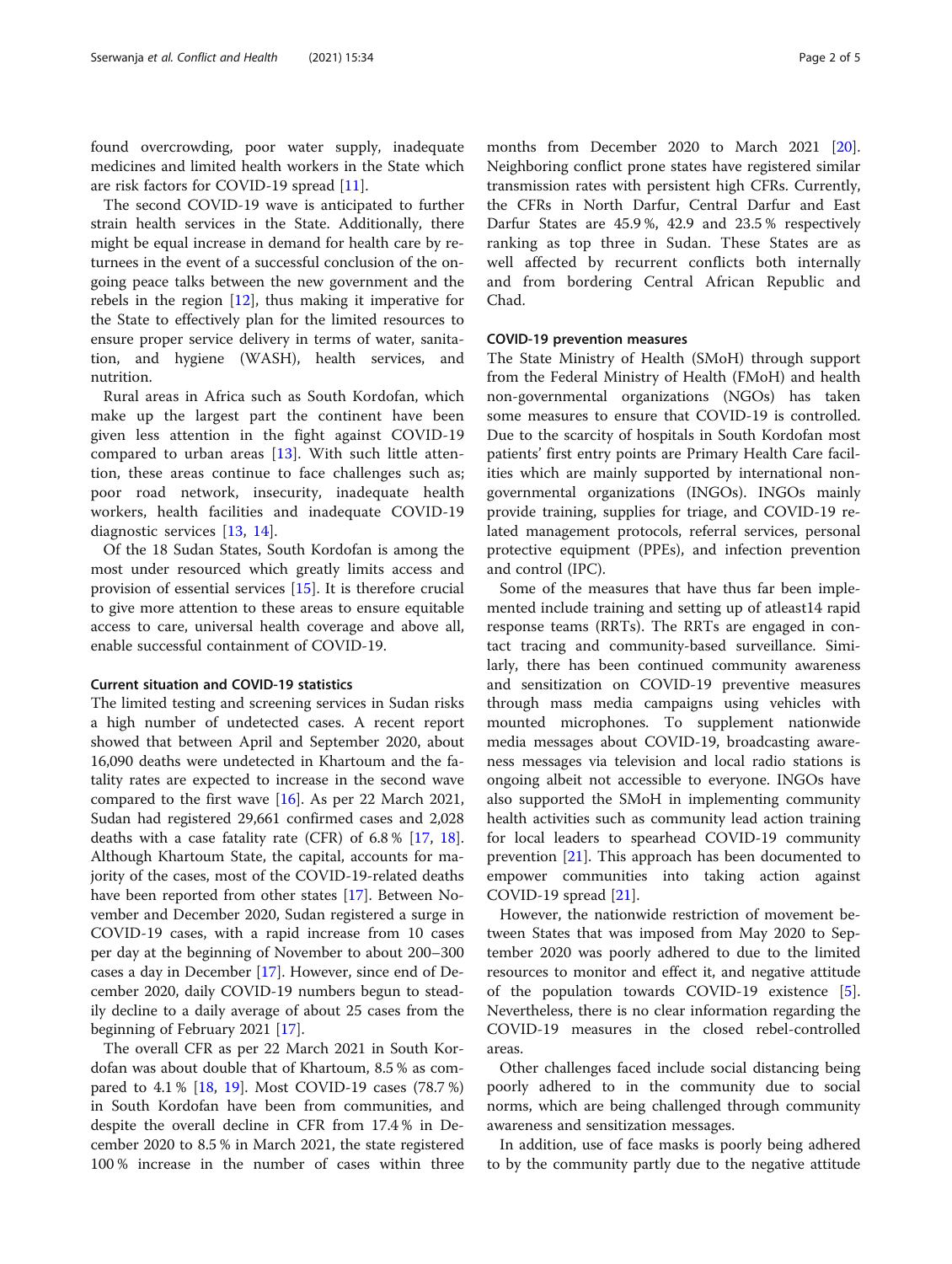and limited availability and affordability of face masks. INGOs have been pivotal in supplying PPEs to health facilities to protect essential workers.

#### COVID-19 treatment facilities

Although the government of Sudan has set up 36 isolation centres across all the States with a bed capacity of 985 beds and 198 intensive care unit beds, these are still very low as per international standards [\[5](#page-3-0)]. South Kordofan SMoH has four isolation centres with a total of 40 bed capacity of which two are intensive care beds with only two mechanical ventilators [[22\]](#page-4-0). Through the support of FMoH and INGOs, health facilities have been trained and supplied with PPEs. There are presently no COVID-19 testing centres in South Kordofan , instead any collected sample is transported through over 500 km to the national capital, Khartoum. This causes delay in receiving results. No clear information is available regarding the COVID-19 treatment services set up in the closed rebel-controlled areas.

The above undertaken preventive measures, to a large extent, have helped to slow down the mortality rate of the disease as indicated by the declining trends in mortality statistics. However, the same is not observed with transmission as evidenced by the significant increase in the number of cases during the second wave. Nevertheless, these statistics could be challenged due to limited testing, diagnosis, and surveillance capacity of the fragile South Kordofan State.

In May 2020, the Inter Agency Standing Committee issued interim guidelines on key public health and social measures needed to reduce the risk of COVID-19 spread and its impact in low capacity and humanitarian settings [\[23](#page-4-0)]. Based on these guidelines, South Kordofan has registered some success in particular fields, while still facing challenges in several domains. Commendable efforts have been attained in mobilizing stakeholders and community efforts. In addition, training of health care workers on COVID-19 standard operating procedures and supplying PPEs to health workers has been undertaken by SMoH with support from partners [[24](#page-4-0), [25](#page-4-0)]. However, several limitations still exist in complying to social and physical distancing, securing handwashing facilities in public places and inadequate PPE, especially masks in the community. Moreover, screening and testing capacity is also limited due to less funding and resources. Having designated isolation and quarantine facilities in all localities is also a challenge, in addition to the few intensive care units needed for treatment of ill COVID-19 patients. These still are attributed to under financing and lack of structural facilities due to political instability.

#### Public Health implications

To ensure effective and well-coordinated response to epidemics, decision-makers need to have the right information via health information systems and data platforms [[26](#page-4-0)]. In South Kordofan and similar contexts, data collection and surveillance are affected by poor internet access, limited phone network coverage and poor roads. This leads to insufficient reporting and delayed response to active cases, risking further spread and mortality. Investing in infrastructure development such as roads and telecommunication will enhance earlier detection and effective response to future epidemics. This will ensure innovations in the health system hence enabling digital data collection, confidential self-reporting, and epidemic control measures such as health messaging [[26\]](#page-4-0). Furthermore, with timely reporting of accurate data, the different stakeholders can ensure efficient resource allocation due to good visibility across the health system's various components via quality health information systems. However, to ensure that these developments are feasible and sustainable, there is need to promote truce between warring factions during pandemic times and unconditional access to affected populations. Such ceasefire allows vital services and control measures to be availed to all populations through trusted channels.

Conflict affected areas are usually lacking in sectors such as education, gender equality and technology which is the case in South Kordofan compared to other States in Sudan. To ensure effective and context specific health policies, scientifically based evidence is critical. Decision makers and supporting partners should strive to foster a peaceful environment to attract investment in research and economic development. Given the conservative nature of Sudan, research and development strategies need to address gender differences. This is crucial in ensuring feasibility of data collection and ensuring accurate data as women would not readily participate in male dominated activities that would require them being open and giving information.

In conflict-affected and rural communities like South Kordofan mistrust is often high. Community engagement through use of local health committees, trusted leaders, and community health workers is crucial in health service delivery [\[26](#page-4-0), [27](#page-4-0)]. These help to form a quick link between clinical and community-based services, disseminate culturally appropriate and context specific information on behavior change, which ensures positive responses and community ownership of service delivery. Increased community participation in health projects facilitates the community to contribute to the logistics of the effort and ensures sustainability of the projects or response activities. Stakeholders need to ensure that more trusted members of the community are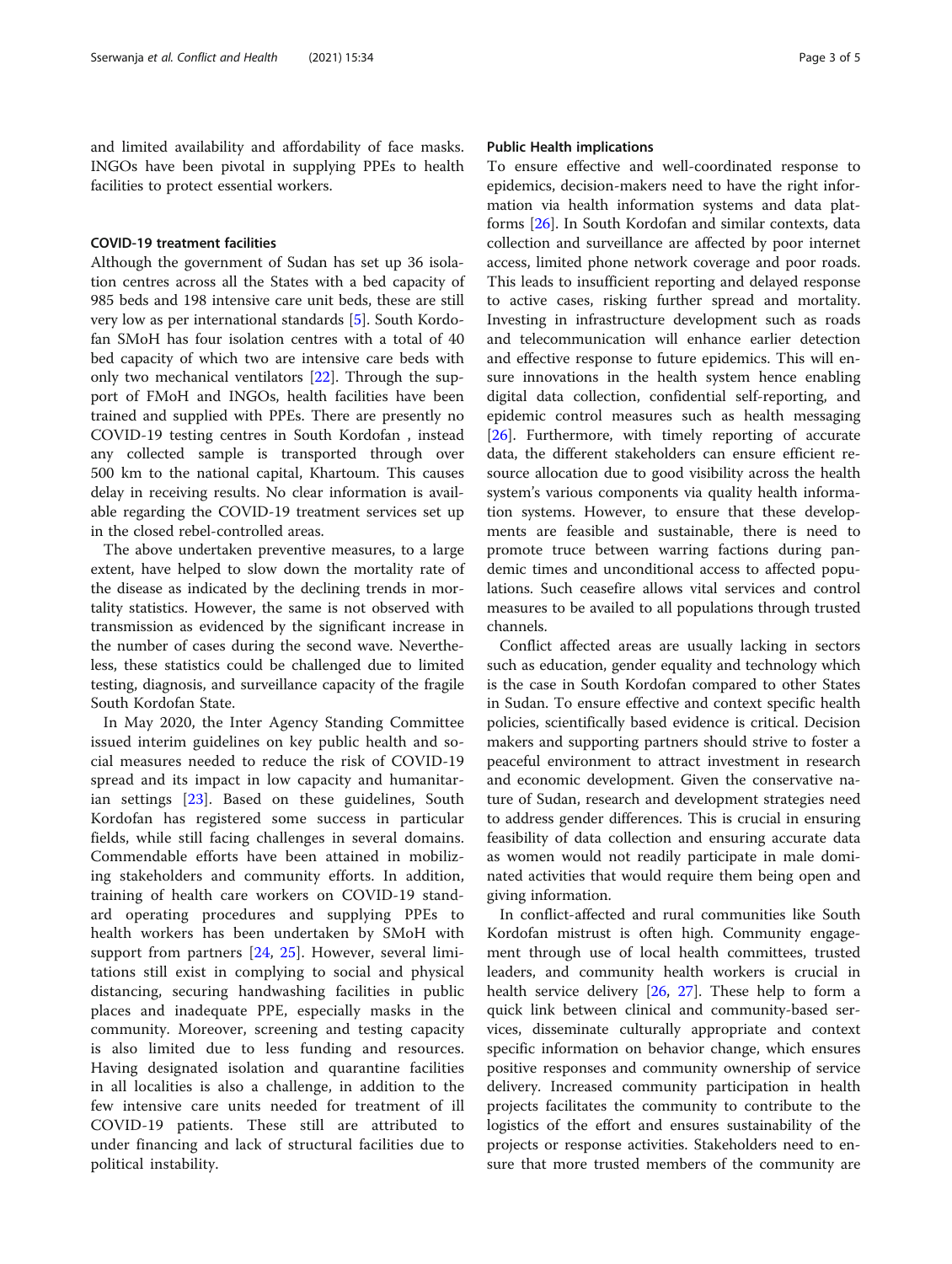<span id="page-3-0"></span>trained to ensure availability of enough community health workers. Furthermore, their services can be integrated to include nutrition, maternal and child health services. To ensure availability of resources and tackle shortage of staff and supplies, there is still need for multi-sectoral participation in the fight against COVID-19.

Likewise, national pandemic task forces need to have representation from the different regions of the country and establish regular interaction with the different States' task forces. This will ensure equitable resource allocation and context-specific measures. Multi-sectoral and proper coordination with different stakeholders also ensures pooling of resources especially in such areas that are largely under resourced. Furthermore, decision makers should ensure equitable allocation of resources to rural and conflict-affected areas given their vulnerability. Presently, much of the resources for COVID-19 control are concentrated in Khartoum the capital State, despite much higher CFR in rural and conflict -affected areas such as Darfur and Kordofan.

The dramatic increase in the number of cases observed with the second wave clearly shows a high need to revise the implemented COVID-19 prevention measures in the state and to have regular monitoring and evaluation of the public's knowledge, attitude, and practice regarding the precautionary measures. Further analysis of the registered cases in the second wave could possibly explain the very high transmission rate and low mortality rate and hence facilitating better planning for the next waves.

### Conclusions

This article has provided insight in health system gaps in abating the second wave of COVID-19 in a conflict -affected region of Sudan. In this regard, the article has noted a high case fatality rate in the first wave which significantly declined by a half in the second wave. Generally, although South Kordofan registered a significant decline in the CFR, similar conflicted-affected border regions in Darfur maintained the highest CFRs and yet these regions have limited resources to handle COVID-19 cases in terms of testing and treatment. There is still a need for multi-sectoral participation in the fight against COVID-19 with stronger emphasis put on risk assessments and understanding region-specific COVID-19 dynamics through more research. The FMoH should provide more resources to ensure setting up of regional testing and isolation centres, as well as intensive care unit beds. There is further need to plan effectively for the internally-displaced people's camps and returnees who are expected to further strain the already struggling health system.

#### Abbreviations

WHO: World Health Organization; ARI: Acute respiratory infections; COVID-19: Coronavirus disease 2019; IPC: Infection prevention and control; PPE: Personal Protective Equipment; ICU: Intensive Care Unit; FMoH: Federal Ministry of Health; SMoH: State Ministry of Health; RRTs: Rapid Response Teams; NGO: Non-Governmental Organizations

#### Acknowledgements

We thank the South Kordofan SMoH, the Federal Ministry of Health and other organizations such as UN-OCHA for the open-source data which was used for this study.

#### Authors' contributions

Quraish Sserwanja designed the study, selected, and processed the data and wrote the manuscript. Mohammed Bashir Adam, Emmanuel Olal and Joseph Kawuki participated in writing and revising the manuscript. All the authors contributed to the subsequent drafts, reviewed, and endorsed the final submission. The authors read and approved the final manuscript.

#### Funding

No funding was obtained for this study.

#### Availability of data and materials

Not applicable.

#### **Declarations**

#### Ethics approval and consent to participate

No serious ethical issues involved in the study since secondary data was used, and no direct interaction of human nor animal specimens was involved.

#### Consent for publication

Not applicable.

#### Competing interest

All authors declare that they have no competing interests.

#### Author details

<sup>1</sup> Programmes Department, GOAL Global, Khartoum, Sudan. <sup>2</sup>Global Health Uganda, Mawanda Road, Plot 667, P.0 Box 33842, Kampala, Uganda. <sup>3</sup>Centre for Health Behaviors Research, Jockey Club School of Public Health and Primary Care, The Chinese University of Hong Kong, Hong Kong- SAR, China. 4 Yotkom Medical Centre, Kitgum, Uganda.

#### Received: 19 February 2021 Accepted: 21 April 2021 Published online: 04 May 2021

#### References

- 1. Sibhatu Biadgilign et al. COVID-19 in Ethiopia: current situation, missed opportunities, and the risk of health system disruptions. Pan Afr Med J. 2020;35(2):66. [doi: 10.11604/pamj.supp.2020.35.2.23906].
- 2. Sserwanja Q, Kawuki J, Kim JH. Increased child abuse in Uganda amidst COVID-19 pandemic. J Paediatr Child Health. 2021;57(2):188–91.
- Lucero-Prisno DE, Essar MY, Ahmadi A, Lin X, Adebisi YA. Conflict and COVID-19: a double burden for Afghanistan's healthcare system. Conflict Health. 2020;14(1):65.
- 4. Musa TH, El Bingawi HM, Musa IH, Mohammed LA, Arbab MA, Musa HH. COVID-19 in Sudan: Response towards control and prevention. Med J Malay. 2020;75(4):403–5.
- 5. Altayb HN, Altayeb NME, Hamadalnil Y, Elsayid M, Mahmoud NE. The current situation of COVID-19 in Sudan. New Microbes New Infect. 2020;37: 100746.
- 6. Reliefweb. Sudan country refugee response plan. 2020. [https://www.](https://www.reliefweb.int/report/sudan/sudan-country-refugee-response-plan-january-2020-december-2020) [reliefweb.int/report/sudan/sudan-country-refugee-response-plan-january-202](https://www.reliefweb.int/report/sudan/sudan-country-refugee-response-plan-january-2020-december-2020) [0-december-2020.](https://www.reliefweb.int/report/sudan/sudan-country-refugee-response-plan-january-2020-december-2020) Accessed 20 Jan 2021.
- 7. WHO. Sudan, South Kordofan. 2021. [http://www.emro.who.int/sdn/progra](http://www.emro.who.int/sdn/programmes/eha-southkordofan.html) [mmes/eha-southkordofan.html.](http://www.emro.who.int/sdn/programmes/eha-southkordofan.html) Accessed 2 Jan 2021.
- 8. Dabanga. MSF hospital bombed in South Kordofan, Sudan. 2015. [https://](https://www.dabangasudan.org/en/all-news/article/msf-hospital-bombed-in-south-kordofan-sudan) [www.dabangasudan.org/en/all-news/article/msf-hospital-bombed-in-south](https://www.dabangasudan.org/en/all-news/article/msf-hospital-bombed-in-south-kordofan-sudan)[kordofan-sudan](https://www.dabangasudan.org/en/all-news/article/msf-hospital-bombed-in-south-kordofan-sudan). Accessed 20 Dec 2020.